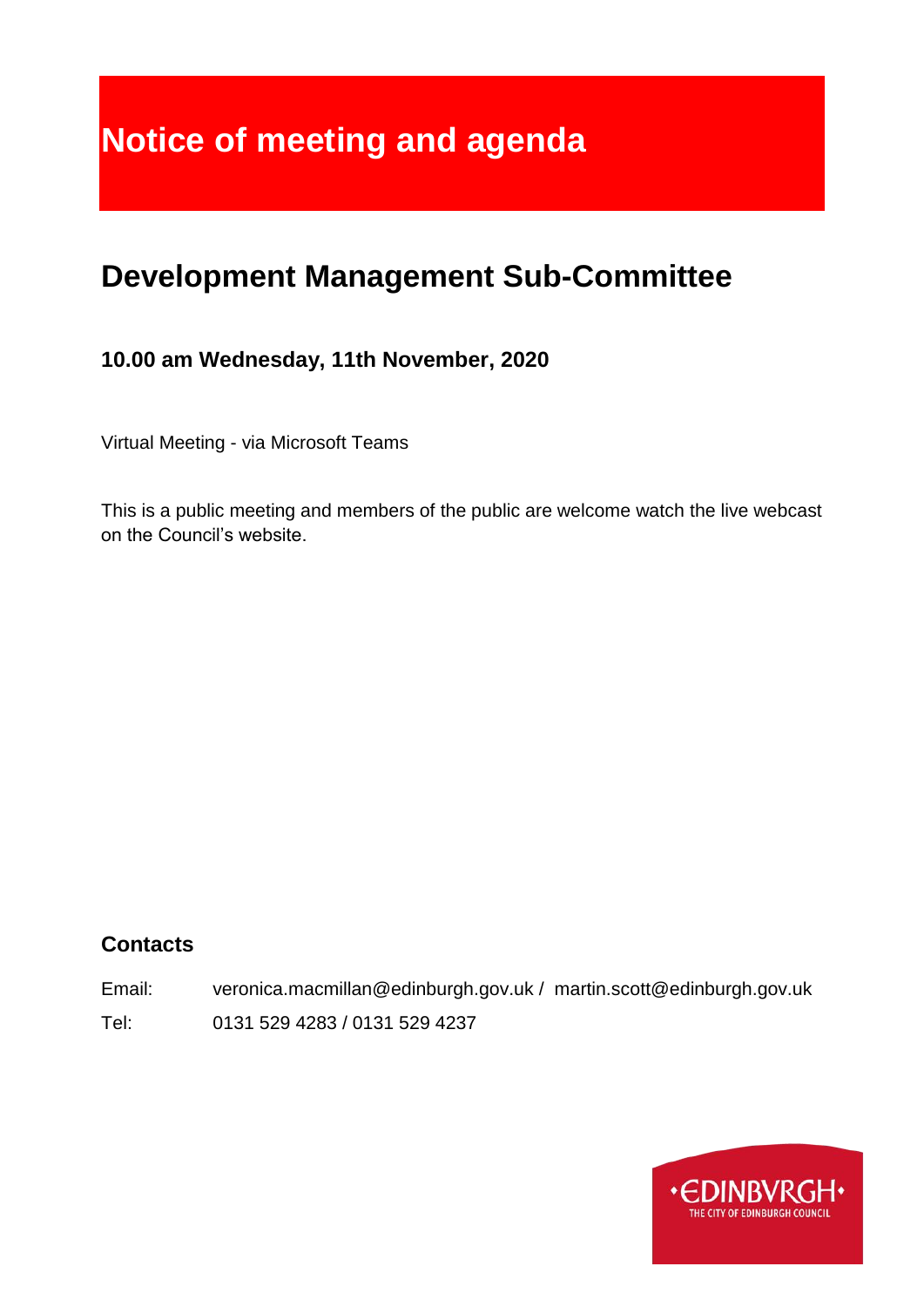## **1. Order of business**

- 1.1 Including any notices of motion, hearing requests from ward councillors and any other items of business submitted as urgent for consideration at the meeting.
- 1.2 Any member of the Council can request a Hearing if an item raises a local issue affecting their ward. Members of the Sub-Committee can request a presentation on any items in part 4 or 5 of the agenda. Members must advise Committee Services of their request by no later than **1.00pm on Monday 9 November 2020** (see contact details in the further information section at the end of this agenda).
- 1.3 If a member of the Council has submitted a written request for a hearing to be held on an application that raises a local issue affecting their ward, the Development Management Sub-Committee will decide after receiving a presentation on the application whether or not to hold a hearing based on the information submitted. All requests for hearings will be notified to members prior to the meeting.

## **2. Declaration of interests**

**2.1** Members should declare any financial and non-financial interests they have in the items of business for consideration, identifying the relevant agenda item and the nature of their interest.

#### **3. Minutes**

**3.1** Minute of the Development Management Sub-Committee of the 28 October 2020 – submitted for approval as a correct record  $9 - 12$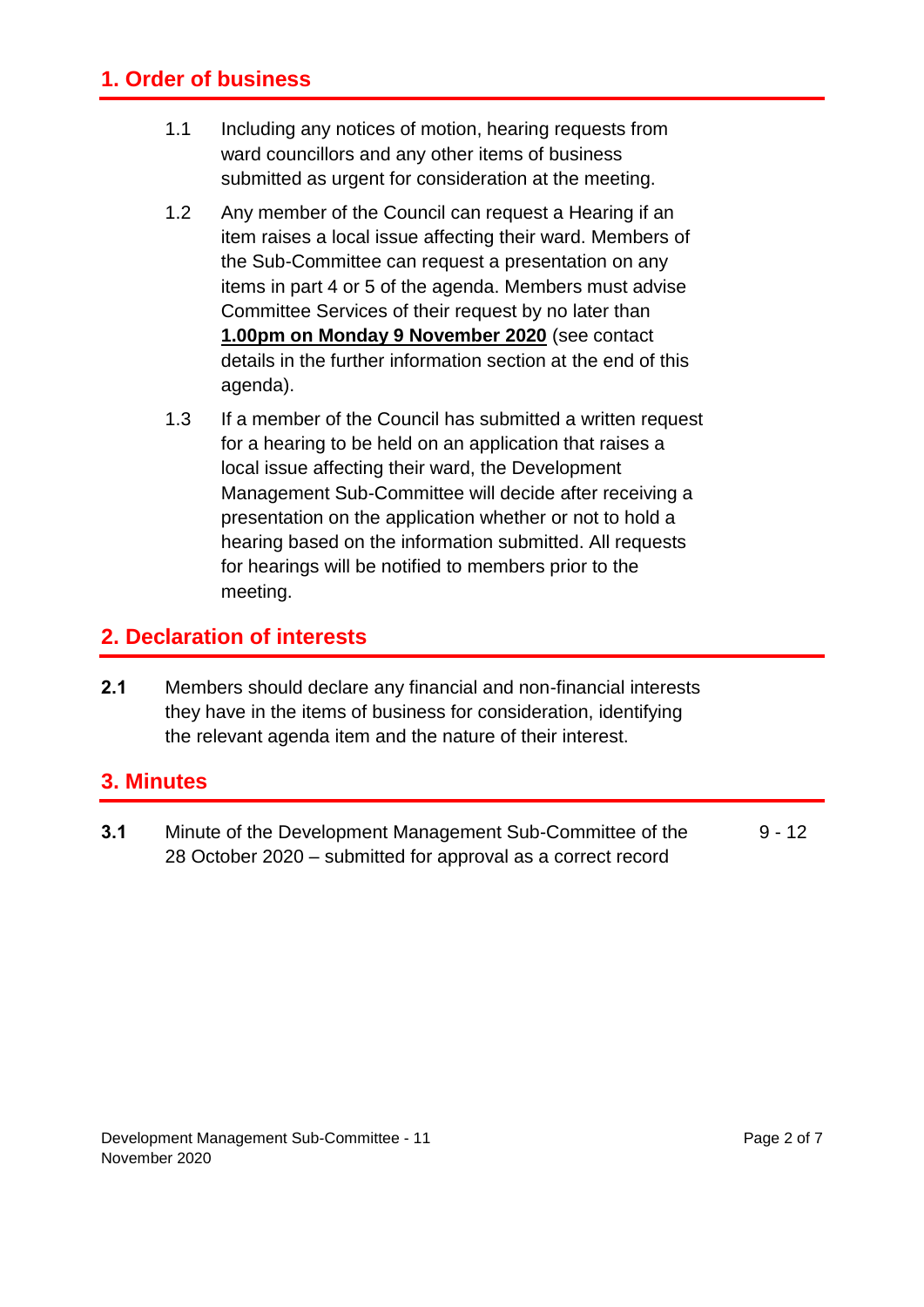## **4. General Applications, Miscellaneous Business and Pre-Application Reports**

**The key issues for the Pre-Application reports and the recommendation by the Chief Planning Officer or other Chief Officers detailed in their reports on applications will be approved without debate unless the Clerk to the meeting indicates otherwise during "Order of Business" at item 1.** 

#### **Pre-Applications**

**4.1** Report for forthcoming application by CCG (Scotland) Ltd. for Proposal of Application Notice at 25, Marine Drive, Edinburgh (Land 220 Metres North East Of) - Residential development comprising circa 450 flats with associated roads, parking and landscaping works - application no 20/01068/PAN – Report by the Chief Planning Officer 13 - 18

#### **Applications**

**4.2** 165 Broughton Road, Edinburgh, EH7 4LG - Proposals are to extensively repair and refurbish the existing stables building, including demolition of some internal elements, renewal of all services, replacement of windows and rooflights, stone and roof repairs. Current use is office and workshop. Proposed use is office, artist studios and function/cafe space - application no 20/03162/FUL – Report by the Chief Planning Officer 19 - 40

It is recommended that this application be **GRANTED**.

**4.3** 165 Broughton Road, Edinburgh, EH7 4LG - Proposals are to extensively repair and refurbish the existing stables building, including demolition of some internal elements, renewal of all services, replacement of windows and rooflights, stone and roof repairs - application no 20/03161/LBC – Report by the Chief Planning Officer 41 - 54

It is recommended that this application be **GRANTED**.

**4.4** 137 Curriehill Castle Drive, Balerno, EH14 5TB - Single storey side and rear extension - 20/03302/FUL – Report by the Chief Planning Officer 55 - 62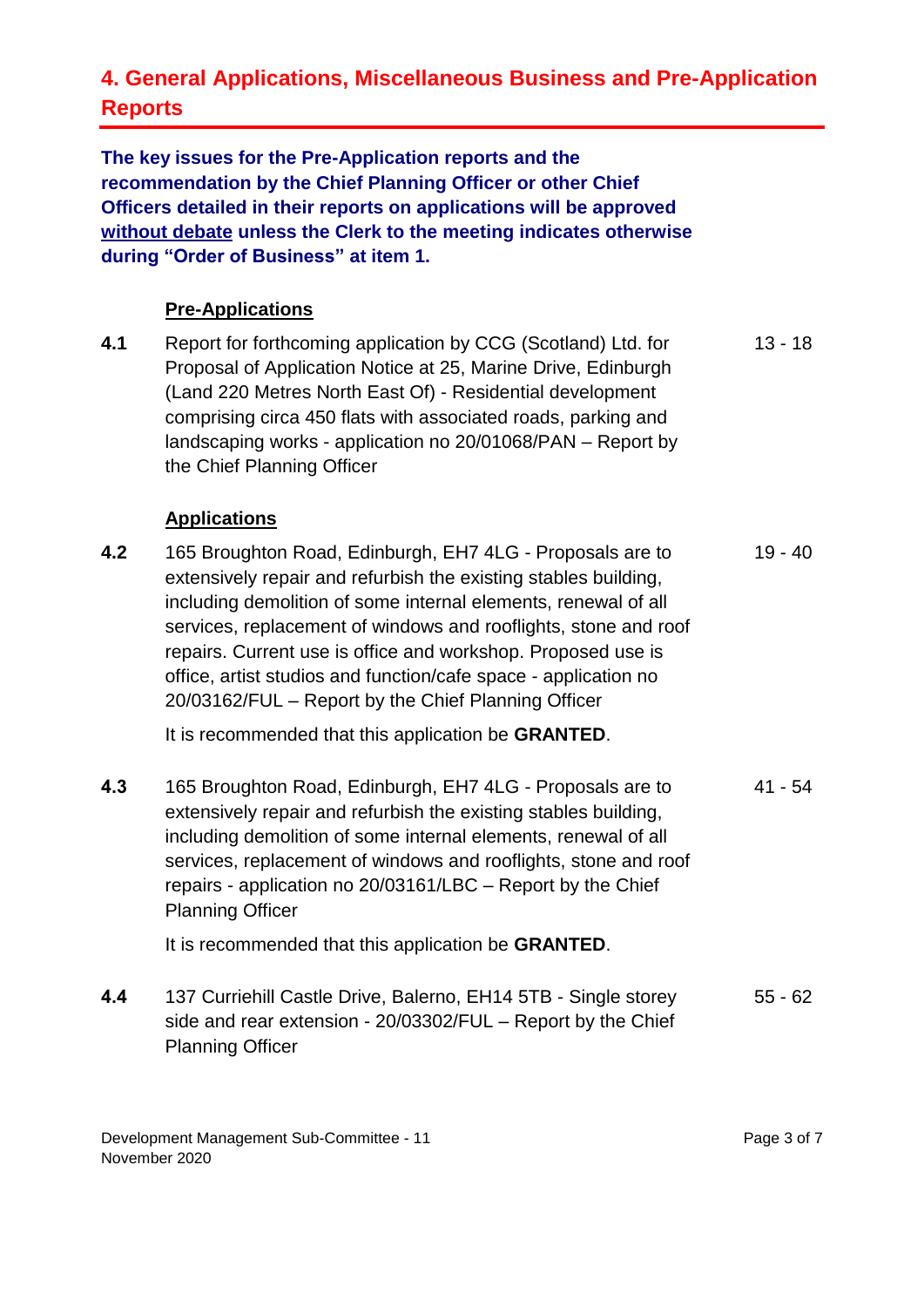It is recommended that this application be **GRANTED**.

**4.5** 12 Dean Bank Lane, Edinburgh, EH3 5BY - Alteration and extension of detached house. Proposed separation of one wing as a self-contained studio apartment. Demolition of 3 non-original lean-to extensions and erection of new side extension application no 20/01244/FUL – Report by the Chief Planning **Officer** 63 - 80

It is recommended that this application be **GRANTED**.

**4.6** 12 Dean Bank Lane, Edinburgh, EH3 5BY - Alteration and extension of detached house. Proposed separation of one wing as a self-contained studio apartment. Demolition of 3 non-original lean-to extensions and erection of new side extension application no 20/01245/LBC – Report by the Chief Planning **Officer** 81 - 98

It is recommended that this application be **GRANTED**.

**4.7** Meldrum House, 15 Drumsheugh Gardens, Edinburgh - Change of Use from Office to Hotel (Class 7), alteration and extension to rooftop and external alterations to elevations, with associated works (as amended) - application no 20/01960/FUL – Report by the Chief Planning Officer 99 - 122

It is recommended that this application be **GRANTED**.

## **5. Returning Applications**

**These applications have been discussed previously by the Sub-Committee. A decision to grant, refuse or continue consideration will be made following a presentation by the Chief Planning Officer and discussion on each item.**

#### **5.1** None.

#### **6. Applications for Hearing**

**The Chief Planning Officer has identified the following applications as meeting the criteria for Hearings. The protocol note by the Head of Strategy and Insight sets out the procedure for the hearing.**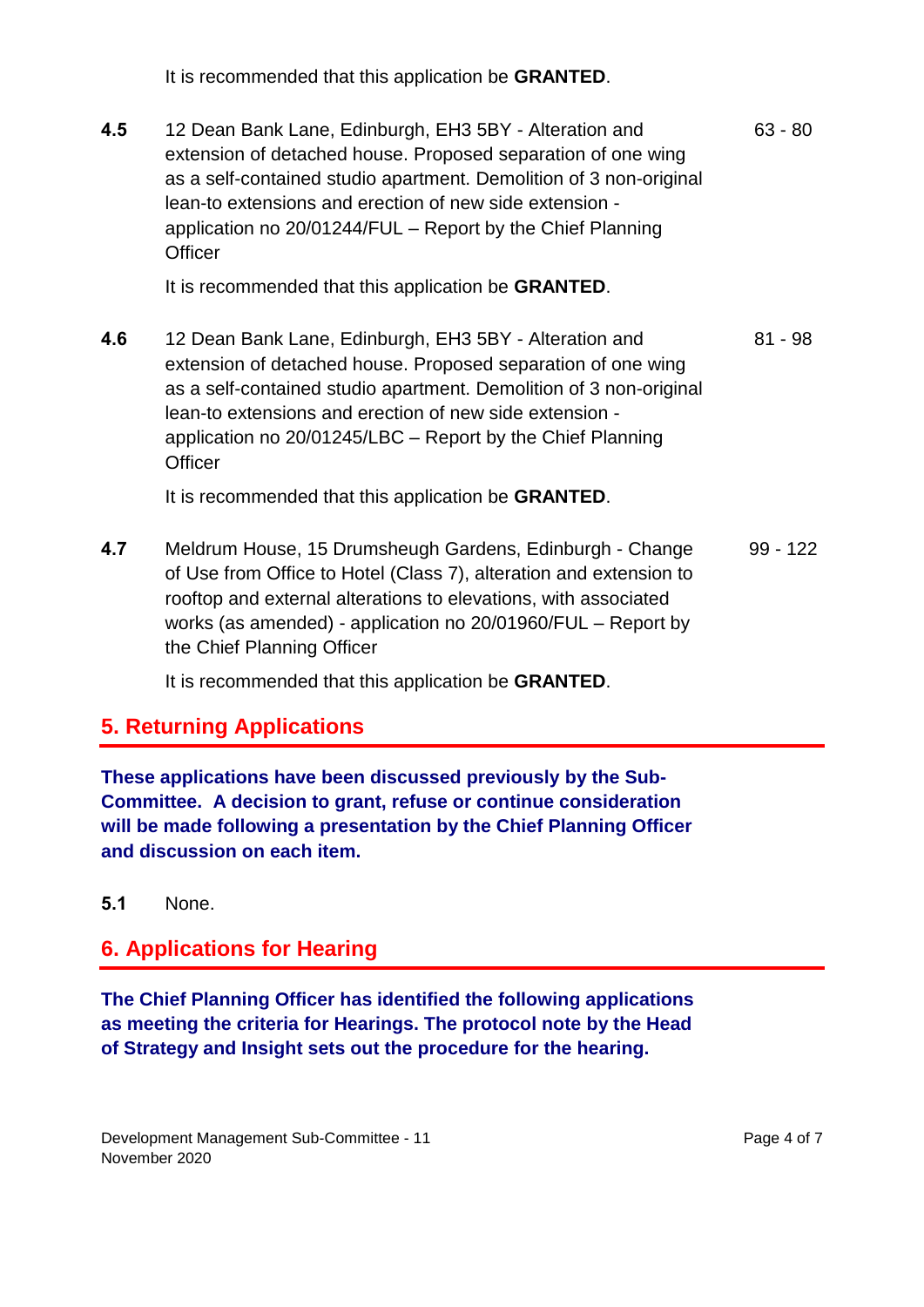## **7. Applications for Detailed Presentation**

**The Chief Planning Officer has identified the following applications for detailed presentation to the Sub-Committee. A decision to grant, refuse or continue consideration will be made following the presentation and discussion on each item.**

**7.1** East Princes Street Gardens and Land at The Mound, Princes Street, Edinburgh - Erection of Edinburgh's Christmas at East Princes Street Gardens including Christmas Market Stalls, Fairground rides, Box Offices, Associated Site Offices, Stores and Ancillary Facilities (amended application to cover the festive period for 2021- 2022) - application no 20/03707/FUL – Report by the Chief Planning Officer 123 - 150

It is recommended that this application be **GRANTED**.

**7.2** Christmas Market, George Street, Edinburgh - Erection of Edinburgh's Christmas at George Street and Castle Street, including Christmas Market Stalls, Ice Rink, Plant and Boot Room, Around the Corner Bar, Box Office, Associated Site Offices, Stores and Ancillary Facilities (amended application for festive period 2021- 2022) - application no 20/03708/FUL – Report by the Chief Planning Officer 151 - 174

It is recommended that this application be **GRANTED**.

**7.3** High Street and Parliament Square, Edinburgh - Full planning permission for Edinburgh's Christmas including Christmas market stalls, tree, associated site offices, stores and ancillary facilities (as amended to cover the festive period for 2021-2022) application no 20/03728/FUL – Report by the Chief Planning **Officer** 175 - 198

It is recommended that this application be **GRANTED**.

## **8. Returning Applications Following Site Visit**

#### **These applications have been discussed at a previous meeting of**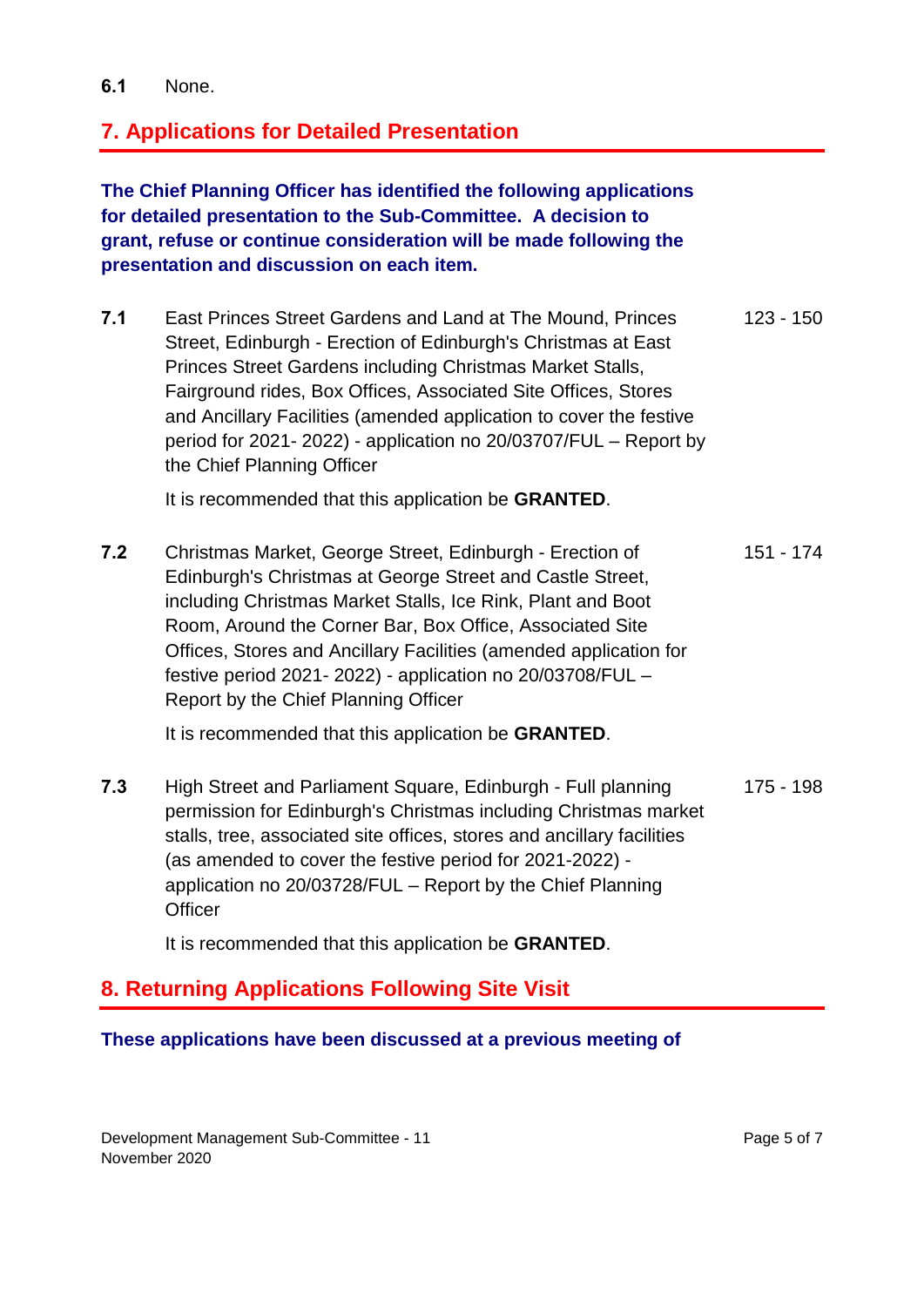**the Sub-Committee and were continued to allow members to visit the sites. A decision to grant, refuse or continue consideration will be made following a presentation by the Chief Planning Officer and discussion on each item.**

**8.1** None.

## **Andrew Kerr**

Chief Executive

## **Committee Members**

Councillor Neil Gardiner (Convener), Councillor Maureen Child (Vice-Convener), Councillor Chas Booth, Councillor Mary Campbell, Councillor George Gordon, Councillor Joan Griffiths, Councillor Max Mitchell, Councillor Joanna Mowat, Councillor Rob Munn, Councillor Hal Osler and Councillor Cameron Rose

## **Information about the Development Management Sub-Committee**

The Development Management Sub-Committee consists of 11 Councillors and is appointed by the City of Edinburgh Council. The meeting will be held by Teams and will be webcast live for viewing by members of the public.

#### **Further information**

If you have any questions about the agenda or meeting arrangements, please contact Veronica Macmillan / Martin Scott, Committee Services, City of Edinburgh Council, Business Centre 2.1, Waverley Court, 4 East Market Street, Edinburgh EH8 8BG, Tel 0131 529 4283 / 0131 529 4237, email veronica.macmillan@edinburgh.gov.uk / martin.scott@edinburgh.gov.uk.

The agenda, minutes and public reports for this meeting and all the main Council committees can be viewed online by going to<https://democracy.edinburgh.gov.uk/>

## **Webcasting of Council meetings**

Please note this meeting may be filmed for live and subsequent broadcast via the Council's internet site – at the start of the meeting the Convener will confirm if all or part of the meeting is being filmed.

The Council is a Data Controller under current Data Protection legislation. We broadcast Council meetings to fulfil our public task obligation to enable members of the